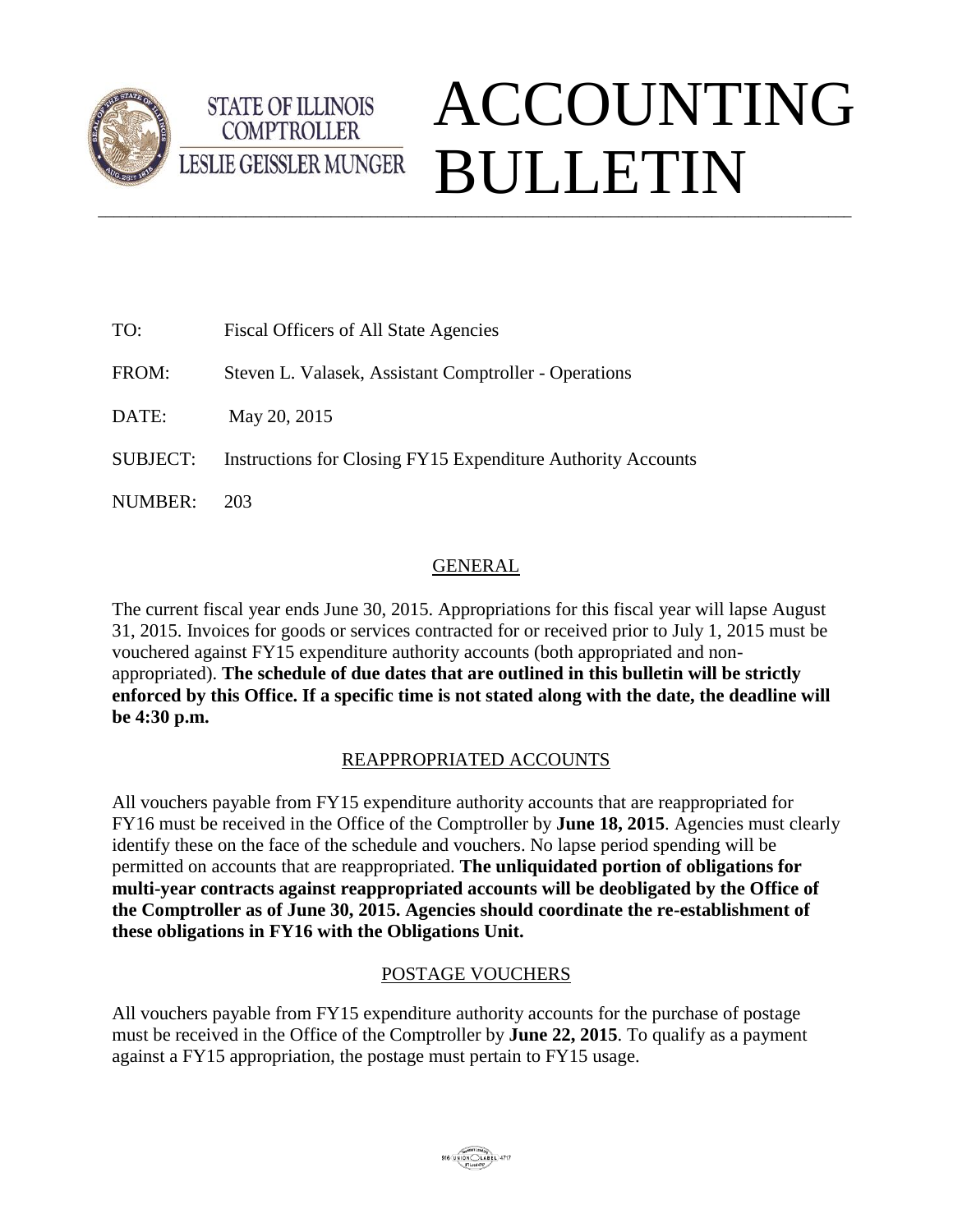### UTILITY BILLS

Agencies should continue the past practice of allocating utility bills that cover portions of June and July. Agencies have the option of either prorating utility bills to the proper month based upon the number of days service was provided, or charging the bill to the month and appropriate fiscal year which had the majority of serviced days. Once an option is chosen, it must be continued in all subsequent fiscal years.

#### TELEPHONE BILLS

Telephone bills contain an advance charge for monthly service and charges for toll calls made during the previous billing period. Agencies have the option of charging the entire bill according to the fiscal year the vendor's invoice date falls within, or allocating the advance charges according to billing date and the toll call charges according to actual toll call date. Once an option is chosen, it must be continued in all subsequent fiscal years.

### TRAVEL

Where travel at fiscal year end crosses into the new fiscal year, agencies have the option of charging all travel expenses incident to a specific trip to the fiscal year in which the travel began, or allocating the expenses according to the days traveled in each fiscal year utilizing separate vouchers. If the first option is chosen, the entire trip should be submitted on a separate voucher. Once an option is chosen, it must be continued in all subsequent fiscal years.

### LAPSE PERIOD – VOUCHERS

From July 1, 2015 through August 31, 2015, all paper vouchers must be stamped or otherwise marked as either "FY15" or "FY16" to clearly designate the fiscal year. The fiscal year indicator should be placed on the upper right-hand corner of each voucher. For paperless vouchers, "FY15" or "FY16" should be placed on the agency file balance report. All paper vouchers covering goods or services to be paid from FY15 expenditure authority accounts during the lapse period should be stamped in a prominent place, "Contracted for Prior to July 1." For paperless vouchers, the statement "Contracted for Prior to July 1" should be stamped on the agency file balance report. ALL TRANSACTIONS SUBMITTED ON A FILE MUST BE FROM THE SAME FISCAL YEAR.

Lapse period expenditures are limited to those liquidating liabilities for goods and services contracted for prior to July 1, 2015.

All vouchers must contain beginning and ending dates of service. Vouchers citing a contract must contain beginning and ending dates of service that are within the terms of the contract.

All vouchers must contain a Proper Billing Date, if applicable.

All vouchers payable from FY15 expenditure authority accounts must be received in the Office of the Comptroller by **August 21, 2015**.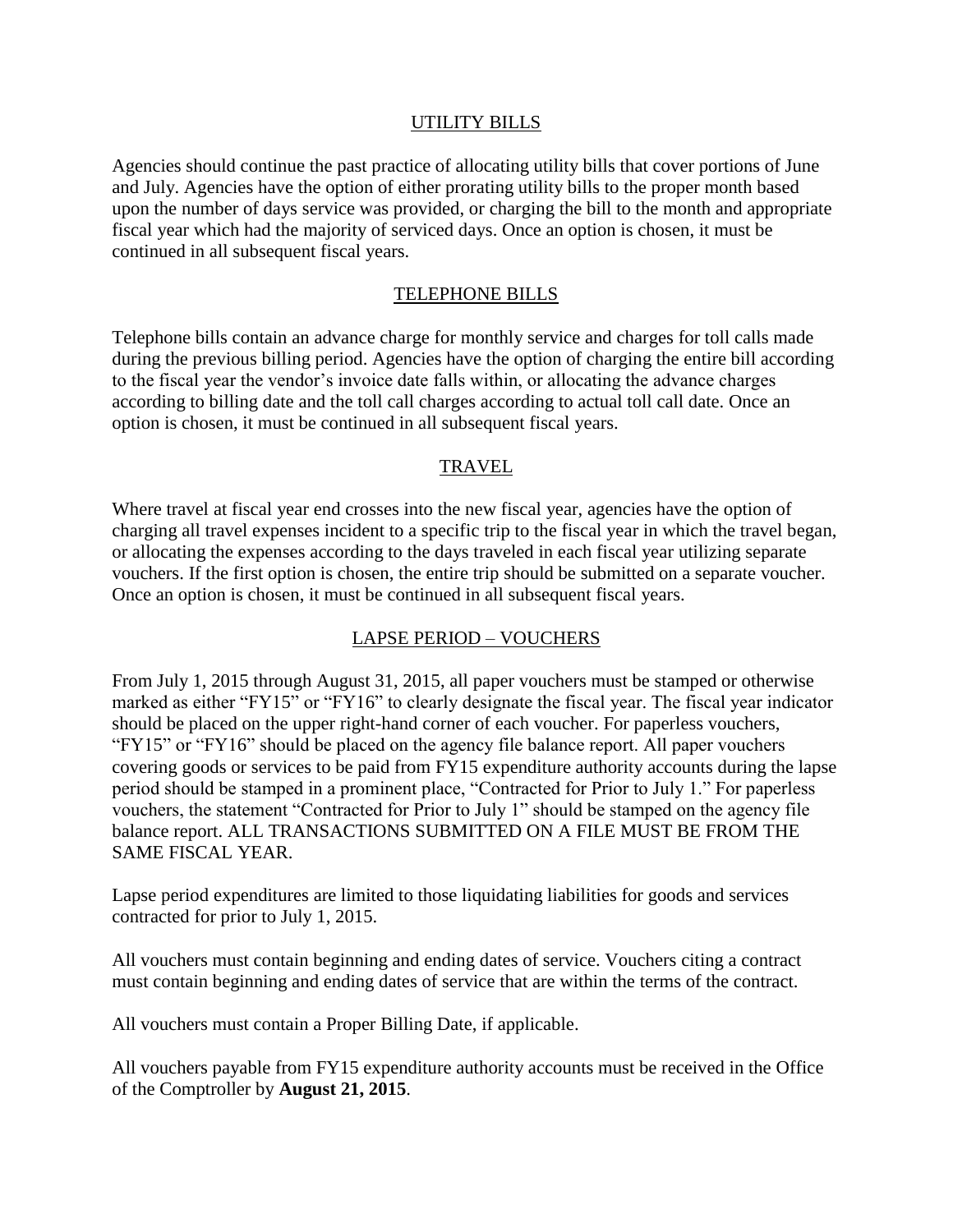## PROFESSIONAL OR ARTISTIC VOUCHERS

Any service which involves professional or artistic skills or any personal services by an employee whose compensation is subject to income tax withholding (including contractual employees) must be performed by June 30, 2015 to be charged against the FY15 appropriation.

Any voucher for professional or artistic skills, or personal services submitted with a service date beyond June 30, 2015 will be ineligible for payment from FY15 and will be returned to the agency.

## LAPSE PERIOD – OBLIGATIONS

The reconciliation of your obligation records is extremely important through the closing of this fiscal year. Timely reconciliation of your records can ensure timely processing of your payments.

From July 1, 2015 through August 31, 2015, all contract related documents must be stamped or otherwise marked as either "FY15" or "FY16" to clearly designate the fiscal year. The fiscal year should be placed on the upper right-hand corner of the document.

Obligations established against FY15 expenditure authority accounts after June 30, 2015 must represent liabilities outstanding at June 30, 2015 (i.e., financial obligations for goods or services contracted for or received prior to July 1, 2015). In addition, all FY15 CODs filed after June 30, 2015 should be stamped "Contracted for Prior to July 1".

Outstanding obligations at June 30, 2015 may be canceled or decreased during the lapse period. Outstanding obligations representing actual contractual liabilities may be decreased or canceled only if such notice is accompanied by a contract amendment reflecting the corresponding decrease or cancellation. Contractual liabilities may also be increased during the lapse period as long as the increase is relevant to the original contract and is accompanied by a contract amendment executed prior to July 1, 2015 increasing the contract amount.

All obligation establishments, increases, decreases and cancellations that affect FY15 processing, must be received in the Office of the Comptroller by **August 17, 2015.** 

## LAPSE PERIOD –TRANSFERS AND CORRECTION REQUESTS

All Appropriation Transfers, Expenditure Transfers and Object Correction Requests that affect FY15 processing must be received in the Office of the Comptroller by **August 20, 2015**.